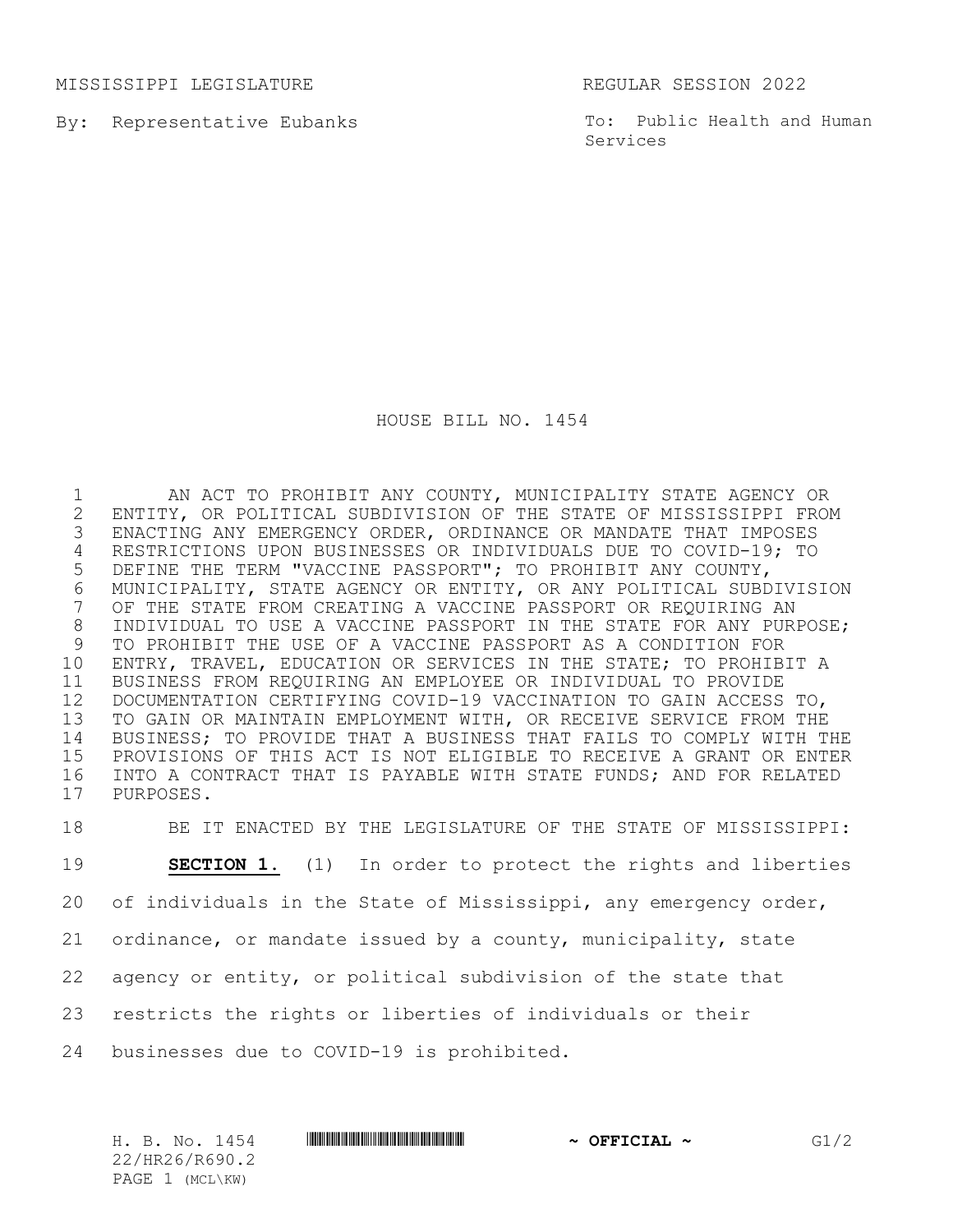(2) No county, municipality, state agency or entity, or political subdivision of the state shall renew or enact an emergency order, ordinance, or mandate, using a local state of emergency or using emergency enactment procedures, that imposes restrictions upon businesses or individuals due to COVID-19.

 **SECTION 2.** (1) As used in this section, "vaccine passport" means documentation that an individual has been vaccinated against COVID-19.

 (2) No county, municipality, state agency or entity, or any political subdivision of the state, shall create a vaccine passport or require an individual to use a vaccine passport in the State of Mississippi for any purpose.

 (3) The use of a vaccine passport shall not be a condition for entry, travel, education, or services in the State of Mississippi.

 **SECTION 3.** (1) A business in the State of Mississippi shall not require an employee or individual to provide any documentation certifying the individual's COVID-19 vaccination or post-transmission recovery on entry to, to gain access to, to gain or maintain employment with, or to receive service from the business.

 (2) A business that fails to comply with the provisions of this act is not eligible to receive a grant or enter into a contract that is payable with state funds.

H. B. No. 1454 \*HR26/R690.2\* **~ OFFICIAL ~** 22/HR26/R690.2 PAGE 2 (MCL\KW)